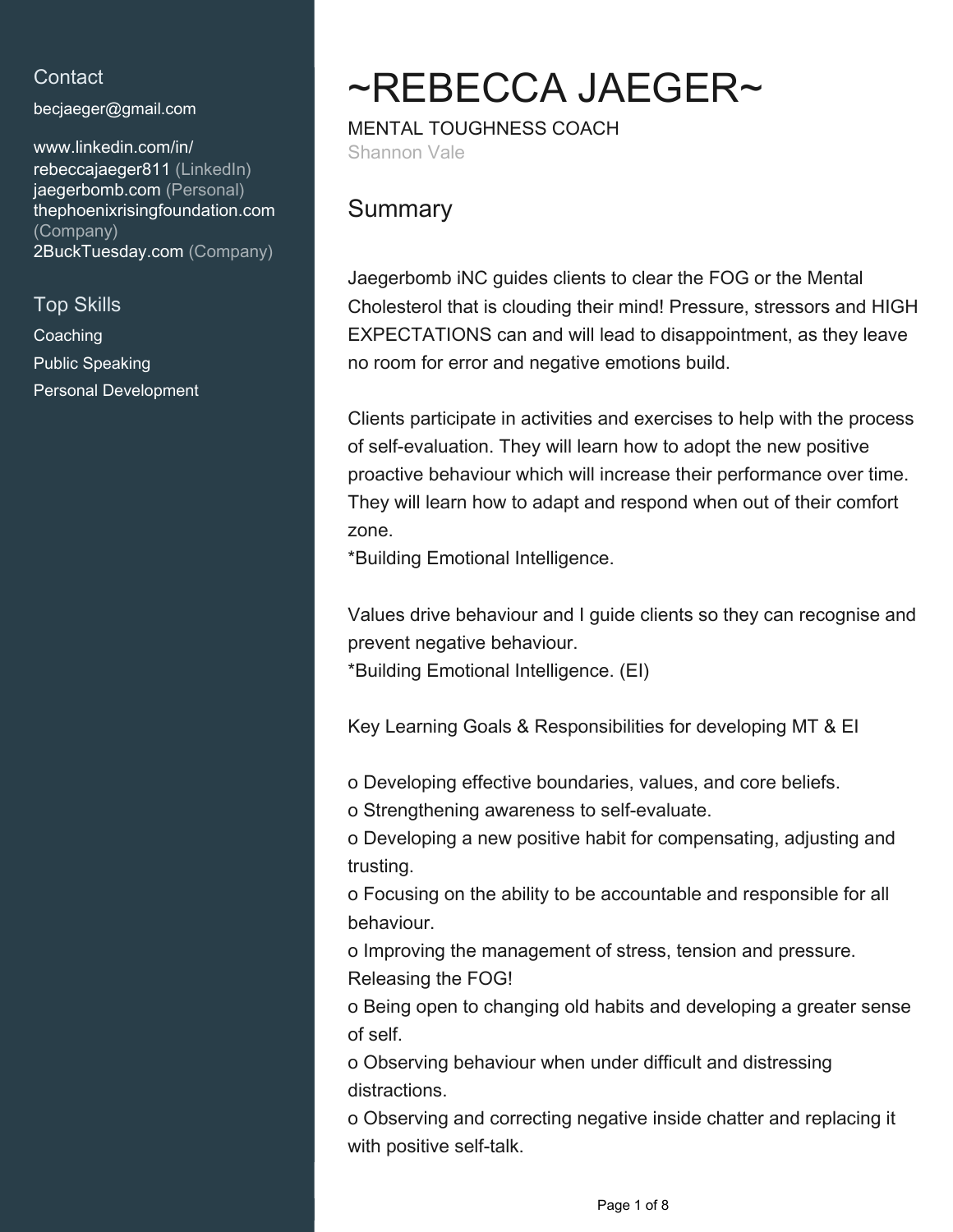o Adopting Self – Evaluation test to check in with attitude, beliefs, behaviour consistently.

o Develop an awareness of behaviour in regards to the internal and external motivating factors.

o Dropping all expectations.

o Setting effective goals for the team, personal life and family life.

o Sacrificing and becoming selfish to create a new winning attitude.

o Creating a better balance between the team, work/school and personal life.

o Staying in the present moment.

## **Experience**

jaegerbombiNC 13 years 11 months

Mental Toughness Coach January 2008 - Present (13 years 11 months) World Wide

2021

jaegerbombINC coaching

PREPARING the new & improved Mental Toughness program for NSW Softball U/18's & U/23 STATE

Athletes ~ Car racing drivers ~ Swimmers ~ Footballers The Phoenix Rising Foundation 2BUCKTUESDAY.COM Recovering from neck operation & 2 level lower back reconstruction BTOPIA - writing children's books to teach the coping mechanisms to build EMOTIONAL INTELLIGENCE 4 MENTAL TOUGHNESS (6 TO 12)

## 2020 jaegerbombiNC The Phoenix Rising Foundation Great Keppel Island Steering Committee

#### 2019

MT Coach

Marketing & Branding ~ The Phoenix Rising Foundation Building retreats around Australia for homeless veterans and abused children and teenagers.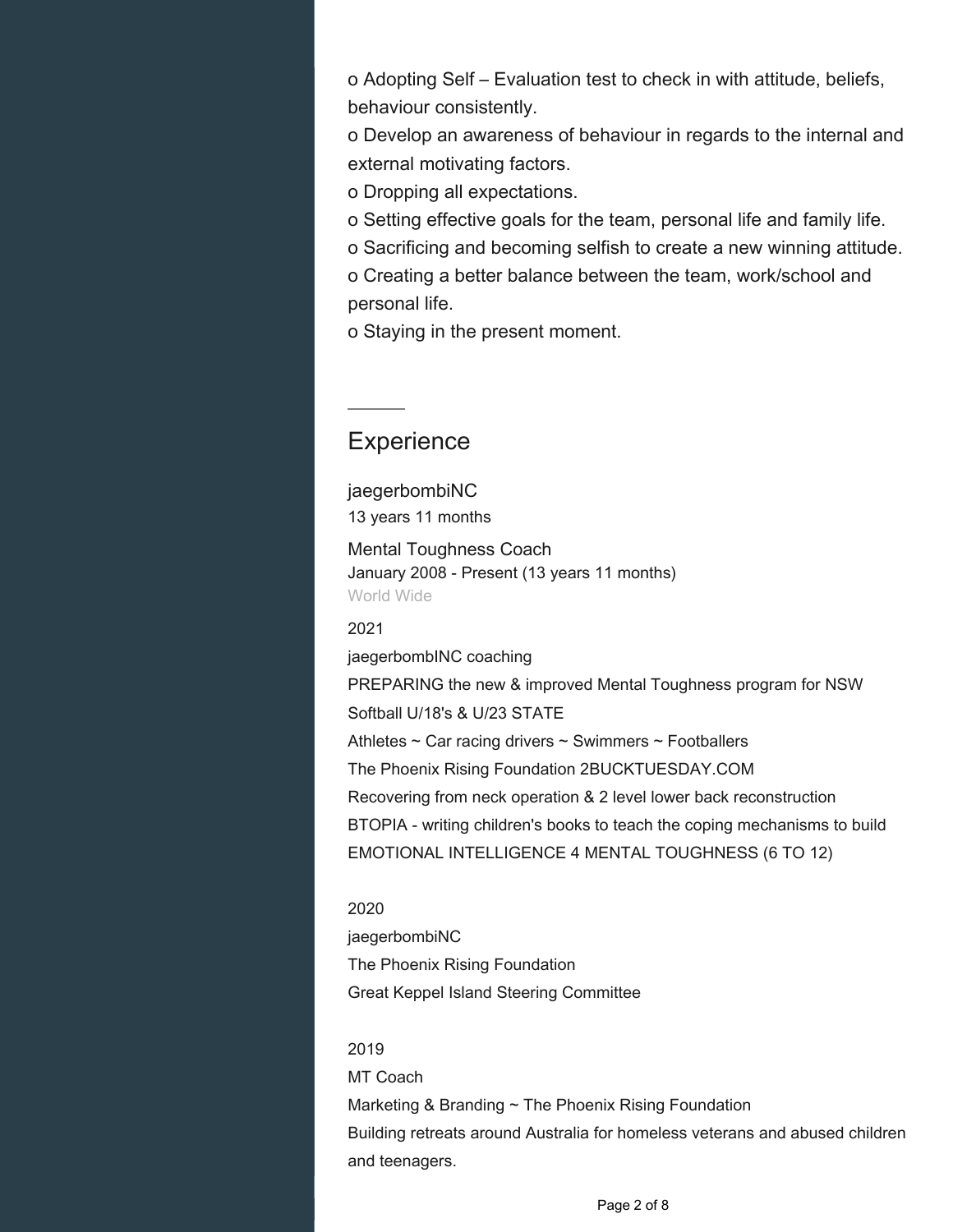#### 2BuckTuesday.com

2018 MT Coach The Phoenix Rising Foundation 2BuckTuesday National Campaign for The Phoenix Rising Foundation ICMI - Motivational Speaker

2017 MT Coach The Phoenix Rising Foundation ICMI Speaking - Motivational Speaker

2016 MT Coach Private clients & teenage workshops The Phoenix Rising Foundation ICMI Speaking - Motivational Speaker

#### 2015

jaegerbombiNC MT Coach The Phoenix Rising Foundation ICMI - Professional Speaking Bureau E-Racing Article February Private clients ABC Grandstand Guest 15th January Rise Above It - MT program for Teenagers

#### 2014

jaegerbombiNC MT Coach Teenagers - Rise Above It NRL - Parramatta Eels player - Ben Smith Whitedog Racing V8 Ute Series Gold Coast Sports Academy Miss Teen Australia The Phoenix Rising Foundation - September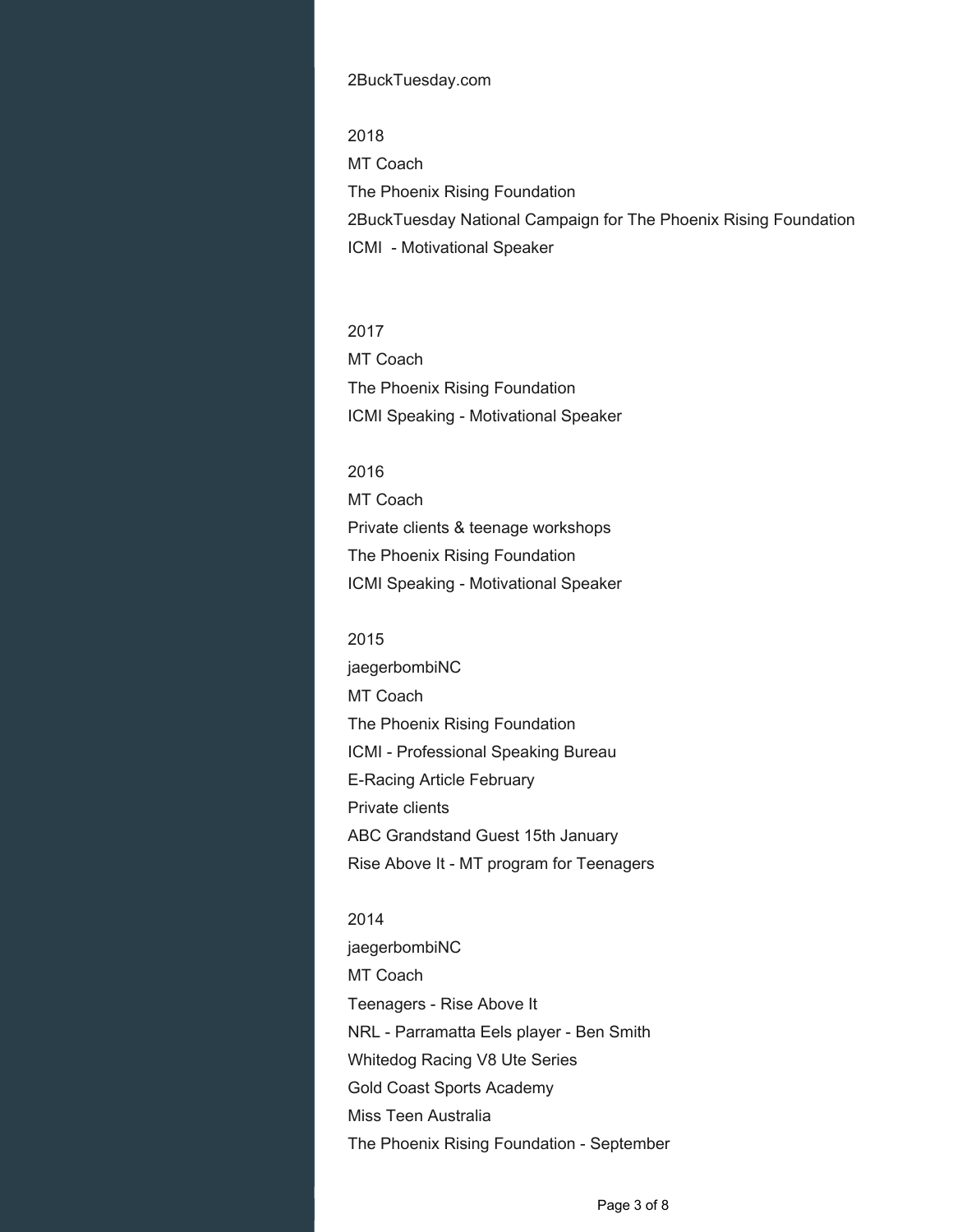#### 2013

Gold Coast Academy of Sport Whitedog Racing Team/Erebus Motorsport/ V8 Ute series Miss Teen Australia (Regional Manager of Central Gold Coast) Current NRL - Parramatta Eels player

2008 - 2012 Australian V8 Car Racing (Placement Study program) V8 Supercar Driver Steve Owen Nascar Development Driver George Miedecke from Marcos Ambrose **Motorsport** Jack Elsegood (V8 Ute Series) Grant Johnson (V8 Ute Series) Kim Jane (V8 Ute Series) Trent Harrison (Cams Rising Star) Ash Walsh (Fujitsu Series) David Brabham - Racing mentor

Coach January 2008 - Present (13 years 11 months) Nation wide

Delivering MT programs to teenagers, adults, athletes and car racing drivers.

jaegerbomb WRITER @ BTOPIA June 2021 - Present (6 months) Australia

Great Keppel Island Resort Social Media Coordinator January 2011 - Present (10 years 11 months) Australia

Creating the social media content for Great Keppel Island and the closed resort. Creating content for the 93 conditions for the over development of the new GKI revitalization.

gkiholidays.com

Great Keppel Island's new resort needs to be built on the original footprint and not be the concrete jungle that Tower Holdings has long to build. The resort was closed down in 2008 and Tower is in breach and needs to be fined. This is a volunteer position.

Self-employed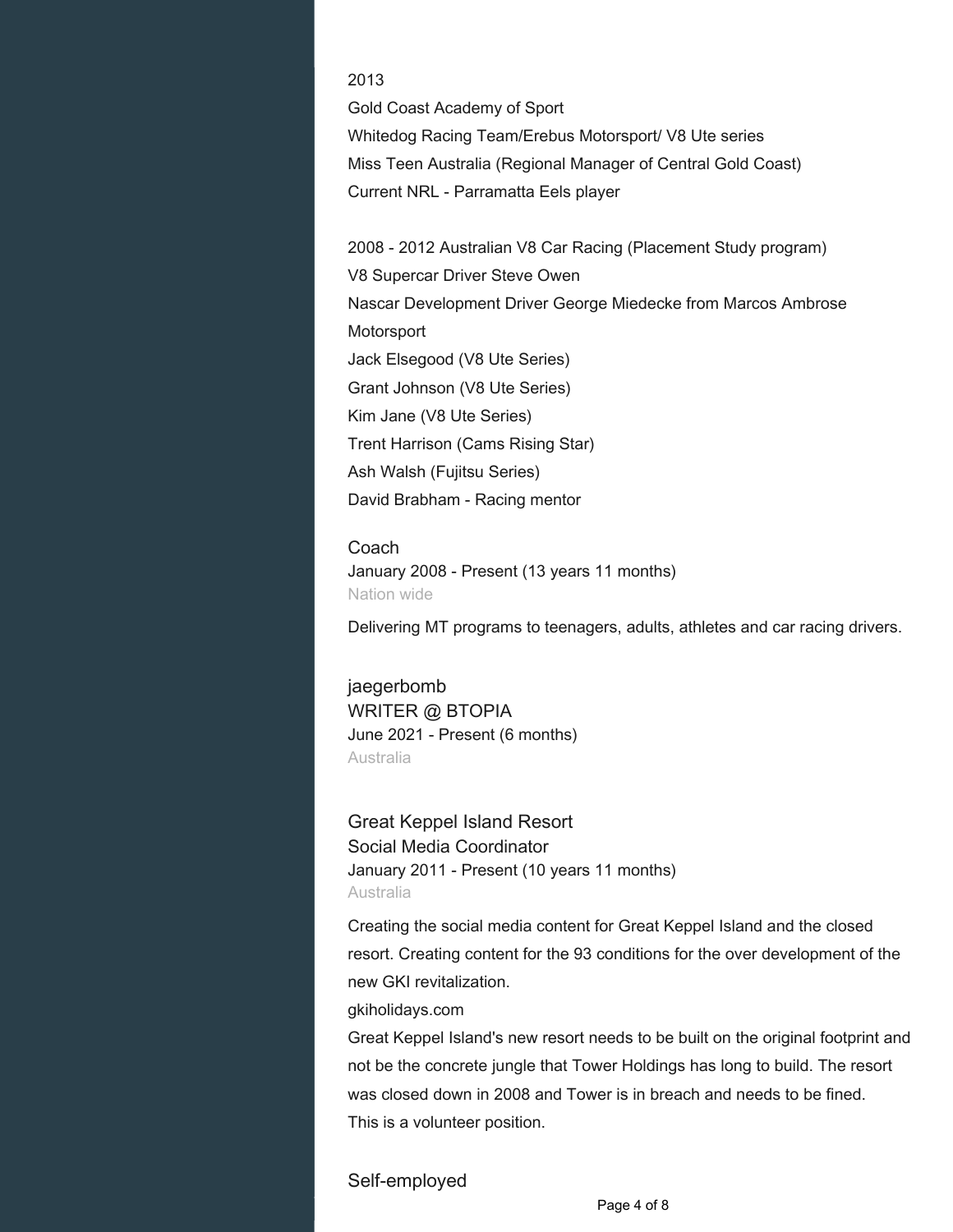Founder ~ TeamPhoenix811 September 2016 - Present (5 years 3 months) Australia

TeamPhoenix811 car racing team was created to brand and promote The Phoenix Rising Foundation LTD which will be building free retreats for -

Homeless veterans Broken veterans Abused children Neglected children Suicidal children Homeless children

3 cars will be racing in 2021 under Gary O'Brien Racing and in the Touring Car Masters and currently seeking companies to join our racing family.

teamphoenix811.com 2BuckTuesday.com

I created 2BuckTuesday{TM} with the vision to find 5 million Aussies who will commit to pledging 2Bucks a week.

The retreats are holistic and our approach is simple - love, support, protection, and guidance.

No labels, no mededication just guidance to create a new life on the land.

ICMI Speakers and Entertainers Professional Speaker January 2015 - Present (6 years 11 months)

The Phoenix Rising Foundation Founder September 2014 - Present (7 years 3 months) Australia

The Phoenix Rising Foundation Limited - will be buying farms off struggling farmers to create holistic retreats. Our constitution: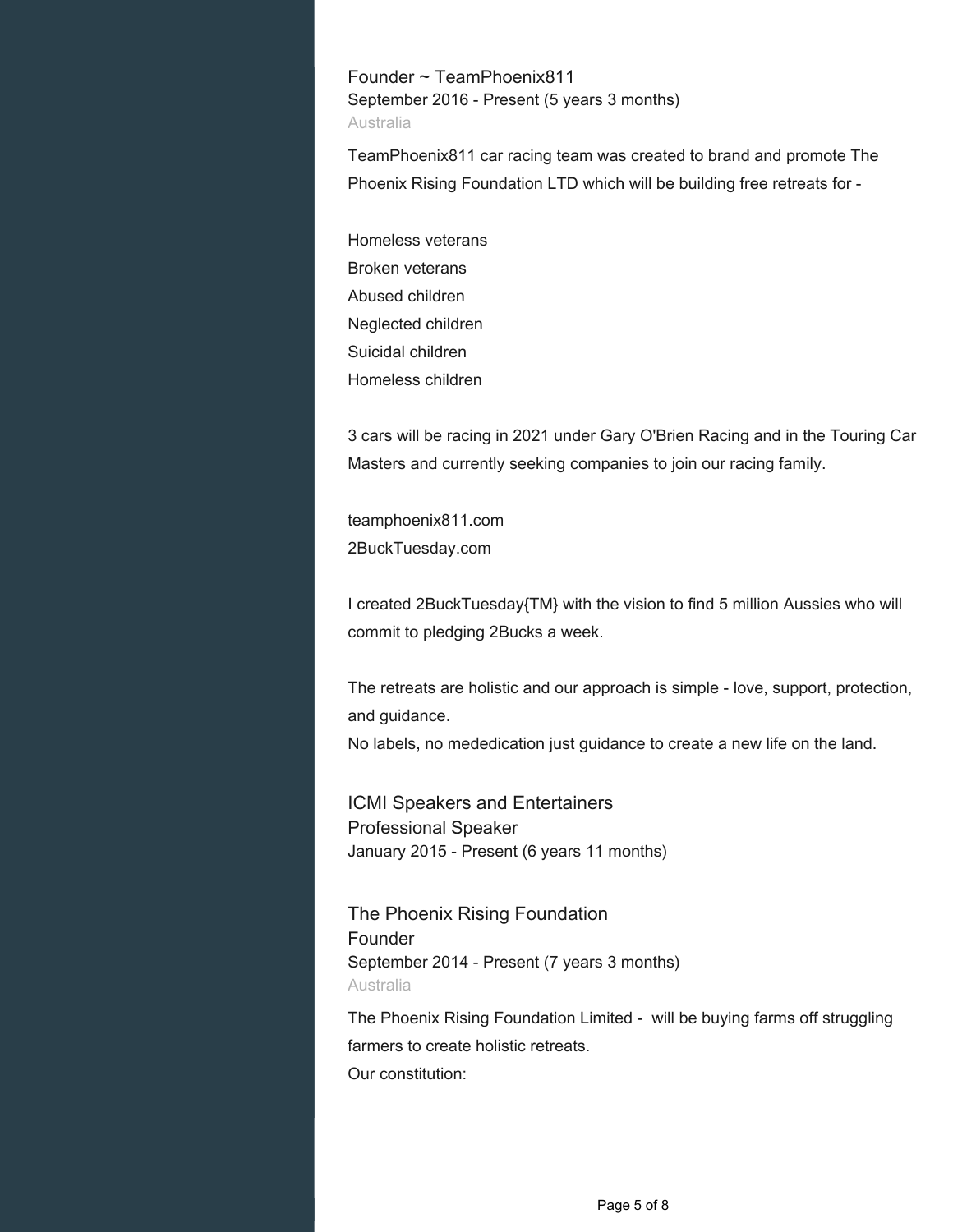1.1 providing accommodation for abused, neglected, suicidal and homeless children and youth with the vision of guiding them towards self-renewal through positive proactive human conditioning;

1.2 incorporating Gestalt Therapy and Mental Toughness principles to stimulate growth and change with homeless veterans, returned servicemen and servicewomen;

1.3 incorporating Gestalt Therapy and Mental Toughness principles to engage growth and change with children and youth;

1.4 providing separate accommodation and facilities for veterans, which includes workshop rooms for the purpose of augmenting the process of selfrenewal and stimulating veterans' emotional intelligence to work with posttraumatic stress situations and living with anxiety. Group activity and exercises with ongoing Gestalt Therapy will guide each individual to create a new approach to a positive proactive life with flexibility when entering society;

1.5 incorporating a world-class sporting complex to enjoy the benefits of a team sport, exercise, and fitness;

1.6 incorporating stock and crops with the vision to guide and educate residents about sustainable living and to provide self-sustaining nourishment for residents;

1.7 incorporating a registered non-government school and to deliver all educational classes throughout their stay with the intention that all complete their Higher School Certificate or other relevant secondary school qualification;

1.8 providing a medical clinic to attend to all residents' medical needs;

1.9 developing interpersonal relationships outside the retreat by providing special excursions for resident children/youth as part of their educational experiences – one day to one week excursions and holiday camps with the NSW and QLD Sport and Rec Camps;

1.10 providing a fully sustainable eco-retreat with zero emissions

On The Mark Coaching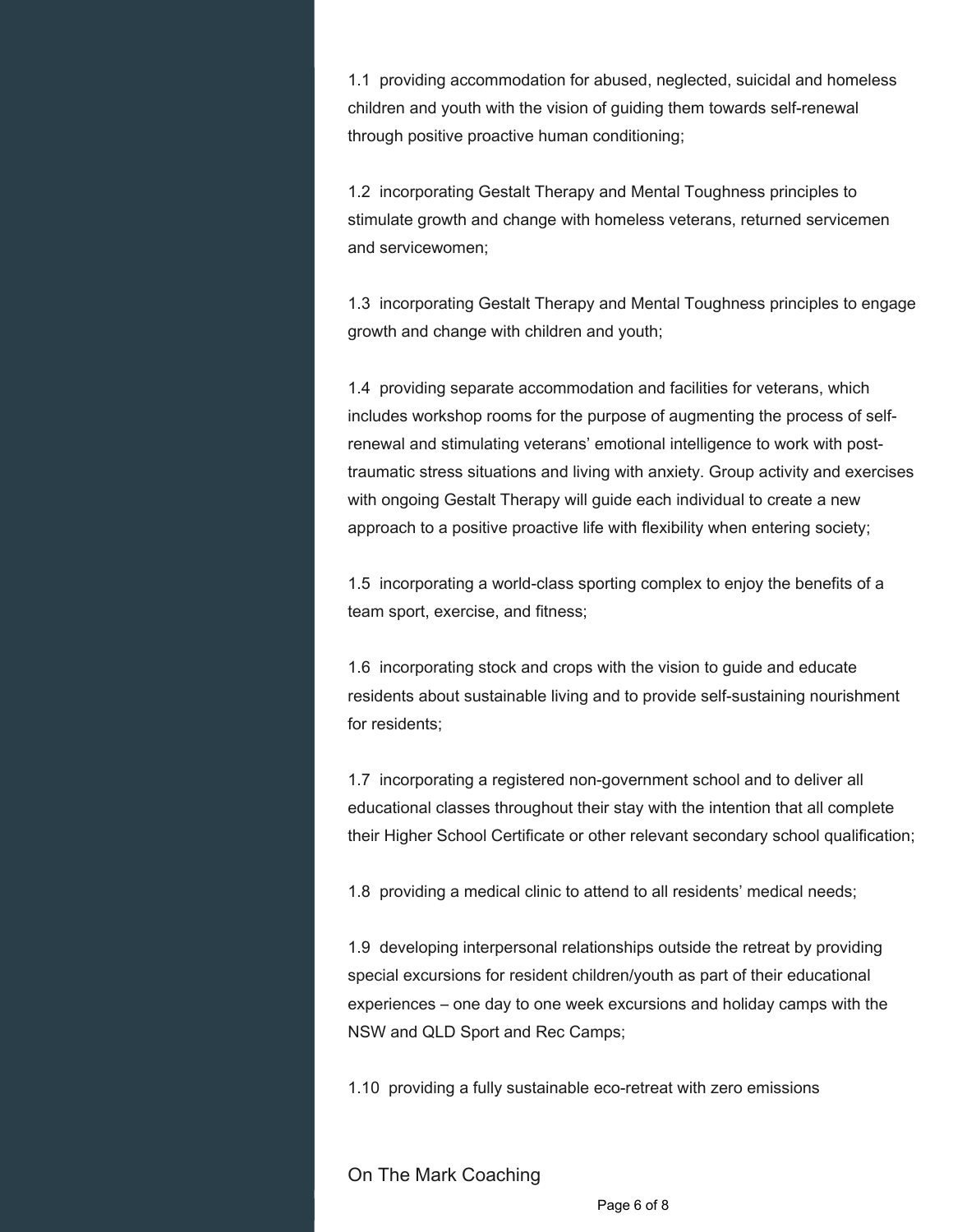Mental Toughness Coach August 2018 - March 2019 (8 months) Australia

Health and Harmony Colleges **Student** February 1999 - June 2001 (2 years 5 months) Brisbane, Australia

Student

North Sydney Bears Australian National Rugby League February 1995 - August 1996 (1 year 7 months) North Sydney, New South Wales, Australia

**Cheerleader** 

Softball Australia **Softball** February 1977 - January 1996 (19 years) Regional and NSW State

3 times Australian Softball National Titles Champion 3 times New South Wales State Softball Teams

7 years Regional Rep - Cumberland Nepean 3 years Regional Rep - North Shore NSW State Champion - 4 years

Killara AGrade - 3 years

Coaching - 5 years

Parramatta Eels National Rugby League Club Australian National Rugby League January 1987 - December 1989 (3 years) Parramatta, New South Wales, Australia

Parramatta Eels Cheerleader

# **Education**

Australian College of Applied Psychology